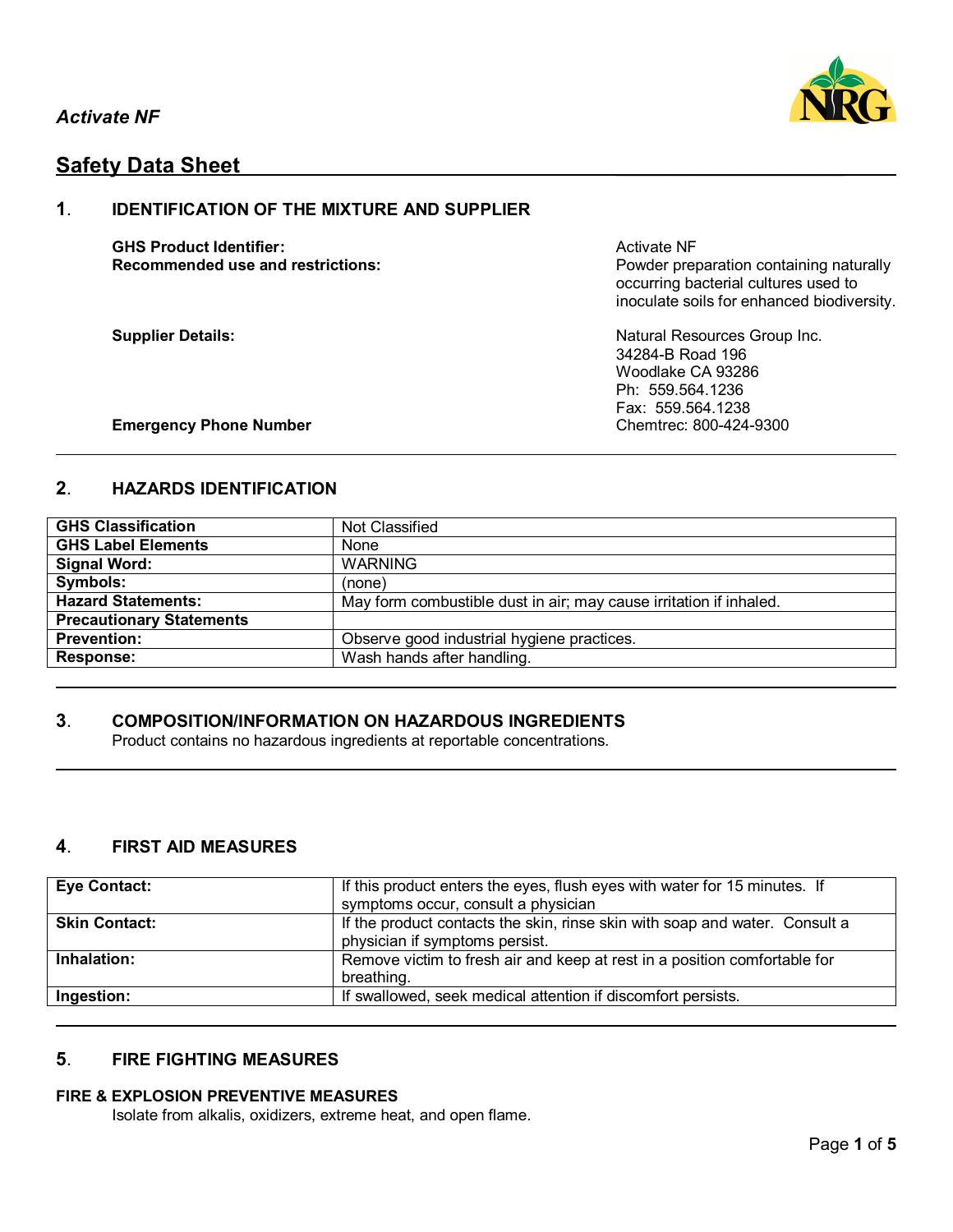

## *Activate NF*

## **EXTINGUISHING MEDIA**

In case of fire, use appropriate extinguishing agent for surrounding fires: carbon dioxide, dry chemical powder, alcohol resistant foam or water spray.

#### **SPECIAL FIRE FIGHTING PROCEDURES**

Wear self-contained respirator and fully protective impervious suit.

#### **UNUSUAL EXPLOSION AND FIRE PROCEDURES**

None.

### **6**. **ACCIDENTAL RELEASE MEASURES**

## **SPILL AND LEAK RESPONSE AND ENVIRONMENTAL PRECAUTIONS:**

Sweep up and place material into a clearly marked container for chemical waste. Dust deposits should not be allowed to accumulate on surfaces, as these may form an explosive mixture if they are released into the atmosphere in sufficient concentration. Avoid dispersal of dust in the air (i.e., clearing dusty surfaces with compressed air). Non-sparking tools should be used. Flush area with water.

#### **PERSONAL PROTECTIVE EQUIPMENT**

Wear appropriate personal protective equipment (See section 8).

#### **ENVIRONMENTAL PRECAUTIONS:**

Keep spills out of sewers and bodies of water. Dike and contain the spill with inert material. Absorb on sand, vermiculite or diatomite. Transfer material to a container for disposal or recovery. Ventilate area and wash spill site after material pickup is complete.

#### **7**. **HANDLING AND STORAGE**

#### **HANDLING:**

Avoid breathing dust, vapor, mist or gas. Avoid contact with skin and eyes. Avoid prolonged or repeated exposure. Open and handle container with care. Keep ignition sources away.

#### **STORAGE**

Store in a tightly closed container in a dry, well-ventilated place.

### **STORAGE TEMPERATURE:**

 $15 - 30^{\circ}$ C

## **8**. **EXPOSURE CONTROLS/PERSONAL PROTECTION**

#### **PERSONAL PROTECTIVE EQUIPMENT:**

The user, as part of a formal exposure risk assessment, should decide upon the provision of personal protective equipment and the need to provide engineering control measures. Based upon the available toxicological information the protective measures described below should be regarded as a minimum.

#### **RESPIRATORY PROTECTION:**

Use a NIOSH approved respirator when exposure limits are exceeded or if irritation or other symptoms are experienced.

## **EYE PROTECTION:**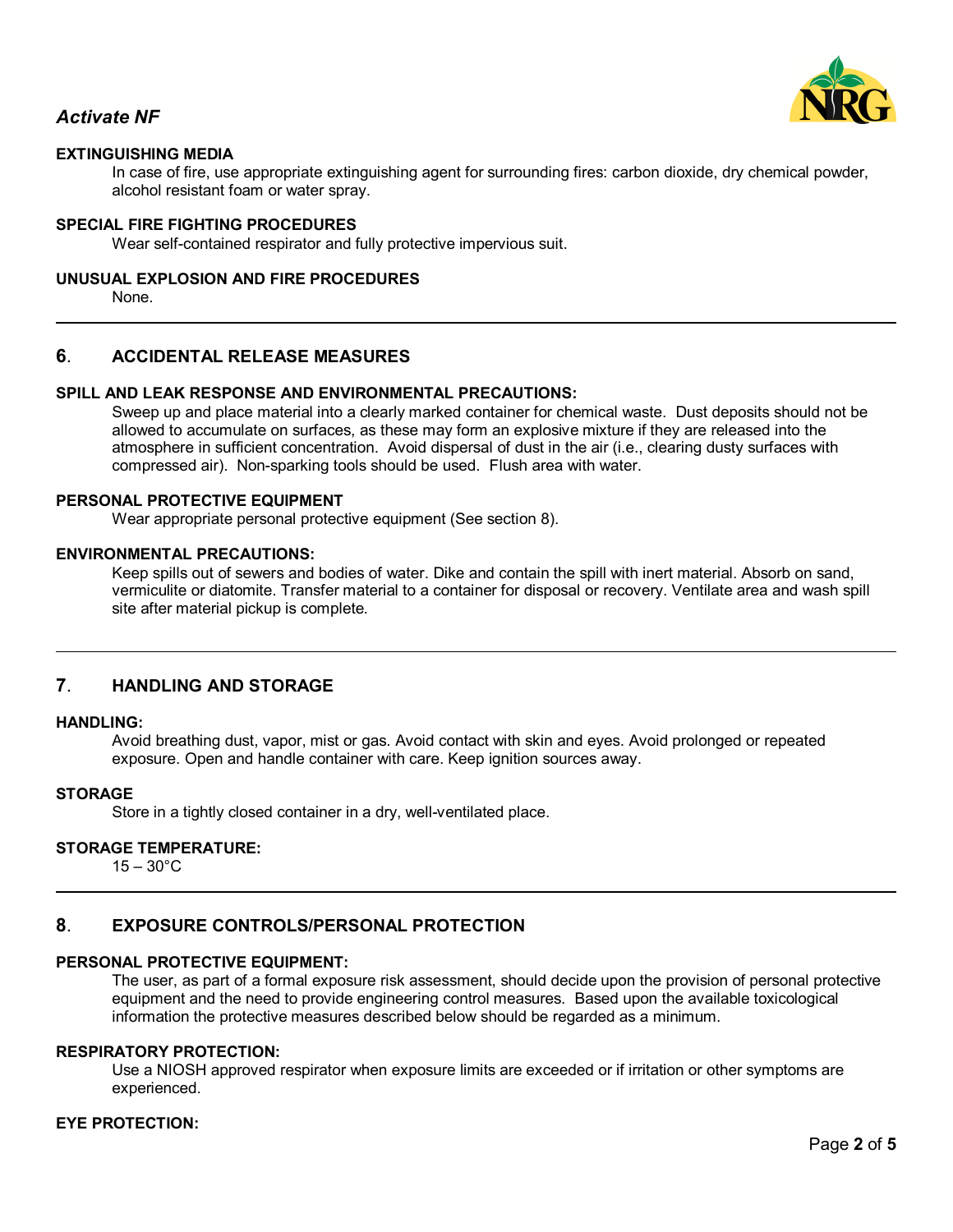

## *Activate NF*

Wear goggles or safety glasses when using this product. Make sure that there is an eyewash facility in your vicinity.

## **SKIN PROTECTION:**

Wear impervious gloves and protective clothing.

## **WORK & HYGIENIC PRACTICES:**

Provide readily accessible eye wash stations & safety showers. Wash at end of each shift & before eating, smoking or using the toilet. Launder clothes that have become contaminated.

## **9**. **PHYSICAL AND CHEMICAL PROPERTIES**

| Appearance (physical state, color, etc.):     | Tan powder             |
|-----------------------------------------------|------------------------|
| Odor:                                         | <b>Bland Fragrance</b> |
| <b>Odor threshold:</b>                        | Not Available          |
| pH:                                           | Not Available          |
| Melting point/freezing point:                 | Not Available          |
| Initial boiling point and boiling range:      | Not Available          |
| Flash point:                                  | Not Available          |
| <b>Evaporation rate:</b>                      | Not Available          |
| Flammability (solid, gas):                    | Not Available          |
| Upper/lower flammability or explosive limits: | Not Available          |
| Vapor pressure:                               | Not Available          |
| Vapor density:                                | Not Available          |
| <b>Relative density:</b>                      | Not Available          |
| Solubility(ies):                              | Not Soluble            |
| Partition coefficient: n-octanol/water:       | Not Available          |
| <b>Autoignition temperature:</b>              | Not Available          |
| <b>Decomposition temperature:</b>             | Not Available          |
|                                               |                        |

## **10**. **STABILITY AND REACTIVITY**

#### **STABILITY**

Stable under normal temperatures and pressures.

#### **CONDITIONS TO AVOID**

Isolate from extreme heat, sparks, high temperatures and open flame.

#### **MATERIALS TO AVOID**

Strong oxidizing agents, acids and bases.

#### **HAZARDOUS DECOMPOSITION PRODUCTS**

None known

#### **HAZARDOUS POLYMERIZATION**

Will not occur.

## **11**. **TOXICOLOGICAL INFORMATION**

#### **ACUTE HAZARDS**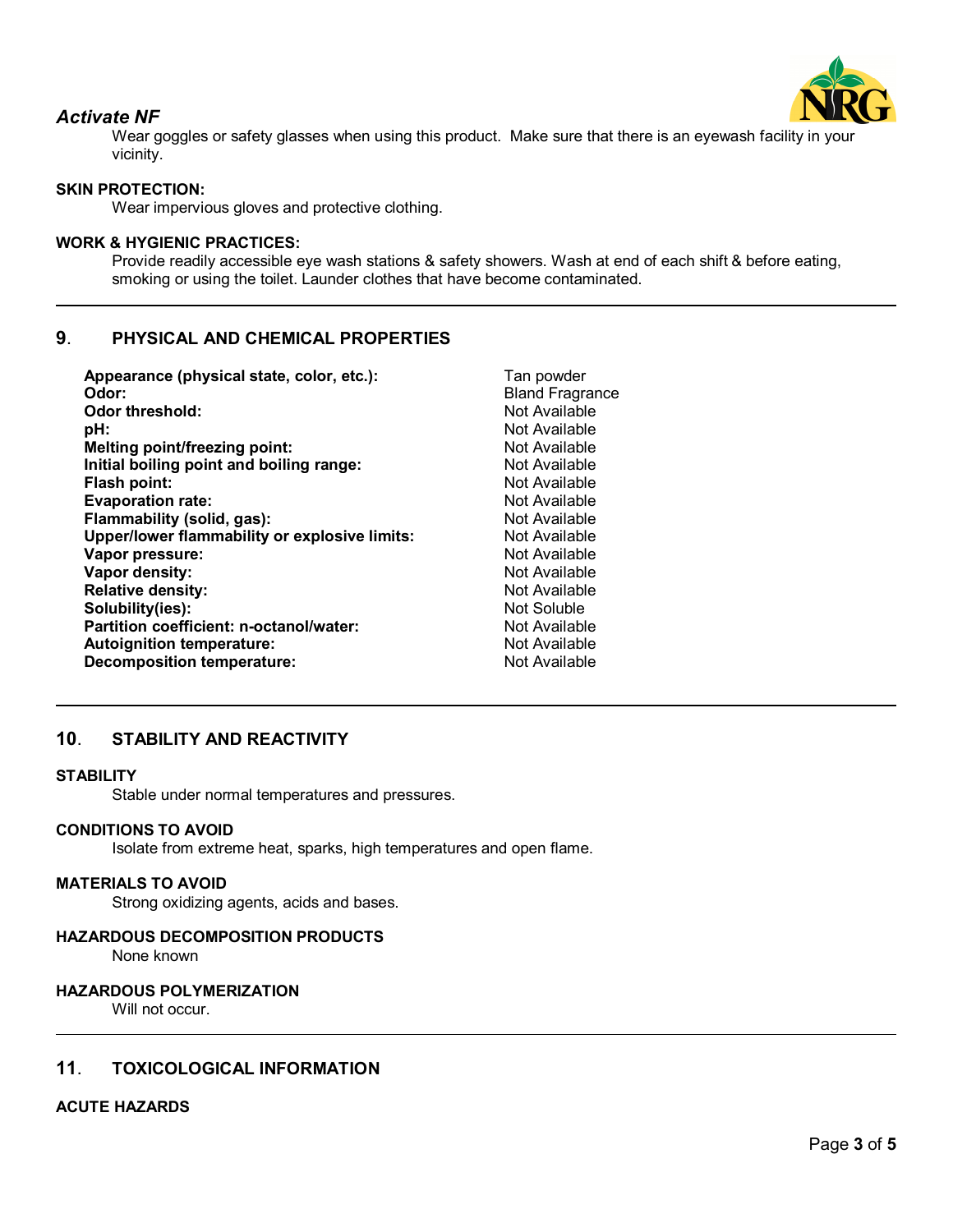

# *Activate NF*

## **EYE & SKIN CONTACT:**

Eye and Skin irritation.

#### **INHALATION:**

May cause irritation.

#### **SWALLOWING:**

May be harmful if swallowed.

### **SUBCHRONIC HAZARDS/CONDITIONS AGGRAVATED**

### **CONDITIONS AGGRAVATED:**

None Known.

## **CHRONIC HAZARDS**

**CANCER, REPRODUCTIVE & OTHER CHRONIC HAZARDS:** Not available.

### **MAMMALIAN TOXICITY INFORMATION**

Not available.

## **12**. **ECOLOGICAL INFORMATION**

Toxicity: The product is not classified as environmentally hazardous.

| .                              | However, this does not exclude the possibility that large or<br>frequent spills can have a harmful or damaging effect on the<br>environment |
|--------------------------------|---------------------------------------------------------------------------------------------------------------------------------------------|
| Persistence and degradability: | The product is expected to be biodegradable                                                                                                 |
| Bioaccumulative potential:     | The product is not expected to bioaccumulate                                                                                                |
| Bioconcentration factor (BCF): | Not Available                                                                                                                               |
| Mobility in soil:              | Not Available                                                                                                                               |
| PBT and vPvB assessment:       | Not Available                                                                                                                               |
| Other adverse effects:         | Not Available                                                                                                                               |

## **13**. **DISPOSAL CONSIDERATIONS**

Contact a licensed professional waste disposal service. Dispose in a manner consistent with federal, state and local environmental regulations.

## **14**. **TRANSPORT INFORMATION**

DOT: Not Regulated IATA: Not Regulated IMDG: Not Regulated